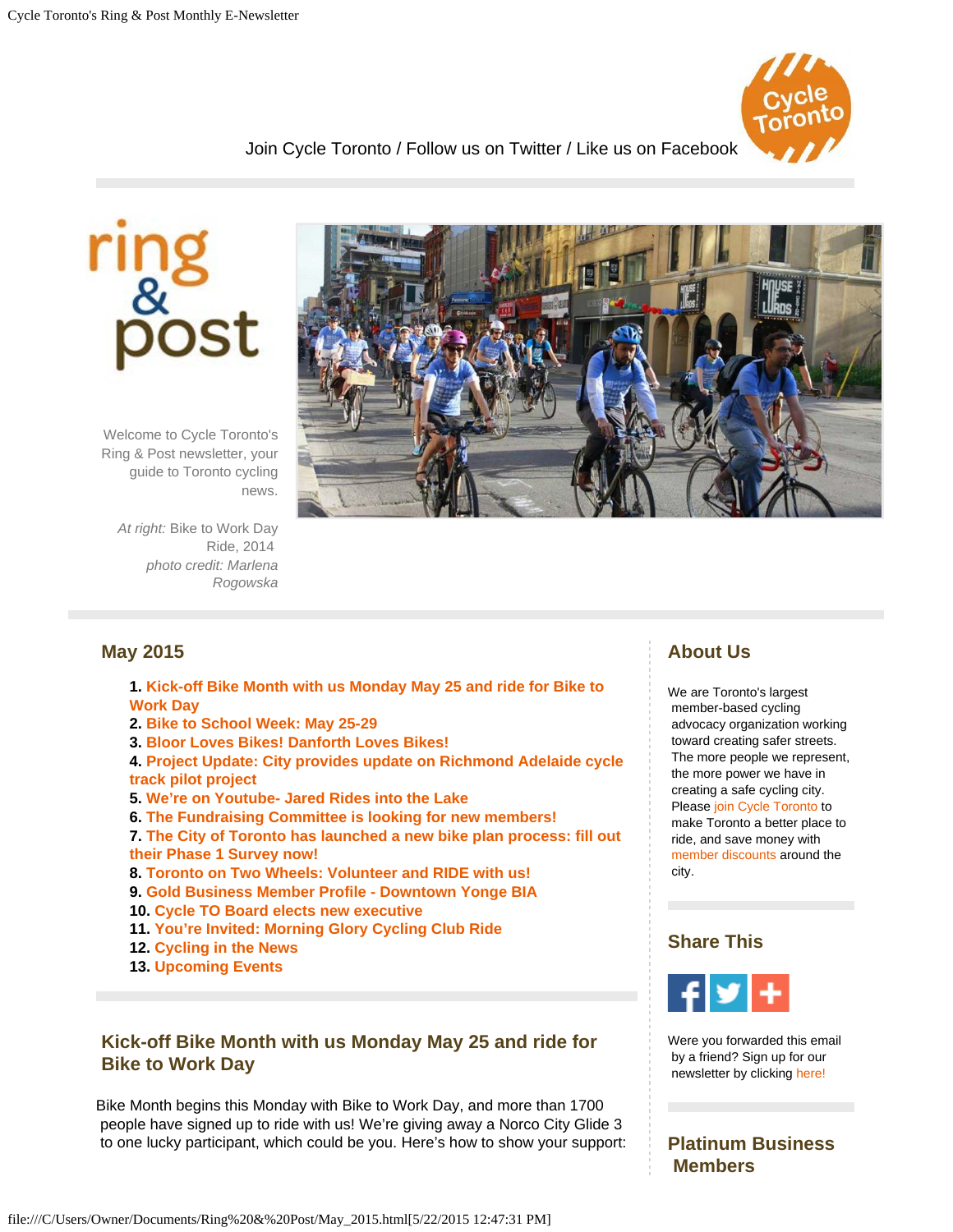Sign up at [bikemonth.ca/biketoworkday](http://www.bikemonth.ca/biketoworkday) to:

a. commit to bike to school or work on May 25 and/or b. join us for the Annual Group Commute & Pancake Breakfast at Nathan Phillips Square from [any of the start points around the city](http://bikemonth.ca/events/260) to start off your day.

Bike Month continues until June 25 with hundreds of events including rides, races, workshops, festivals and more. Check out our [online calendar](http://bikemonth.ca/toronto/events) and our print calendar in this week's issue of NOW Magazine. Since Bike Month is nothing if not a celebration, we're hosting our monthly social on June 18 to celebrate all things Bike Month - RSVP to our Facebook event [here.](https://www.facebook.com/events/949778228386599)

*Bike Month is organized by Cycle Toronto and supported locally by the City of Toronto, Live Green Toronto, CP24, McLeish Orlando, Smart Commute, Bike Share Toronto, St. Lawrence Market, Jet Fuel Coffee, NOW Magazine, VIA Rail, and Norco Bicycles.*

<span id="page-1-0"></span>

Bike to School Week promotion at Sir Wilfrid Laurier CI

## **Bike to School Week: May 25-29**

What momentum! In the Greater Toronto and Hamilton Area, over 110 schools have registered events celebrating Bike to School Week in and around May 25-29. At least 65 of these are in Toronto. Events planned include rides, bike rodeos, clinics with mechanics, bike wash stations, information tables, contests, assemblies, films and more. It's not too late for schools to [sign up!](http://biketoschoolweek.ca/)









## <span id="page-1-1"></span>**Bloor Loves Bikes! Danforth Loves Bikes!**

Local residents, merchants and cyclists are coming together with a simple message: we want bike lanes on Bloor St and Danforth Ave!

We're working hard to get Bloor St and Danforth Ave included in the new 10 year cycling network plan and pilot projects launched in 2016. Learn more about our campaigns a[t bloorlovesbikes.ca](http://www.bloorlovesbikes.ca/) and [danforthlovesbikes.ca](http://www.danforthlovesbikes.ca/)

# <span id="page-1-2"></span>**Project Update: City provides update on Richmond Adelaide cycle track pilot project**

City staff have proposed an extension of the Richmond Adelaide cycle track pilot project to Parliament, which will come forward to the June meeting of the Public Works & Infrastructure Committee. Read more about the proposal [here.](http://www1.toronto.ca/wps/portal/contentonly?vgnextoid=9ec6b6f9fda0d410VgnVCM10000071d60f89RCRD&vgnextchannel=ae48a00f92dd5410VgnVCM10000071d60f89RCRD) Stay tuned for your chance to support the proposal. Expect an Action Alert in June!

## **We're on Youtube- Jared Rides into the Lake!**

Thanks to the generous support of our AGM donors, we raised over \$7,600 at the AGM this year to support our advocacy work! As a result, our brave and fearless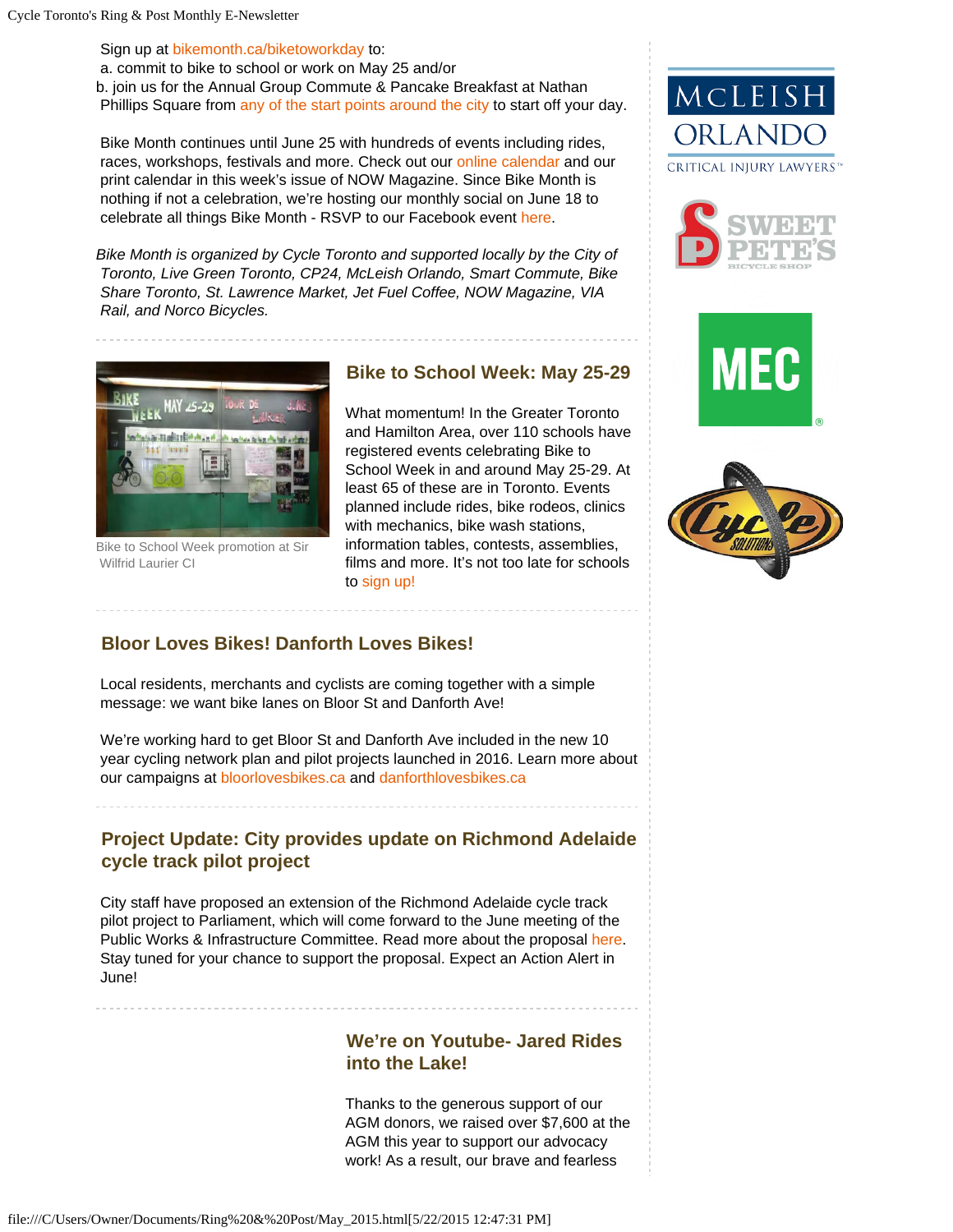<span id="page-2-0"></span>

Watch Jared Ride into the Lake on our new YouTube Channel!

 Executive Director, Jared Kolb, rode into chilly Lake Ontario in late April sporting spandex and a bright pink cape. If you missed the event, fear not - we've just

 launched a new [YouTube Channel](https://www.youtube.com/channel/UCwUE8ySMEqeUFntfB1sVBtg) - click [HERE](https://youtu.be/fiGRunw0vA8) to watch Jared Ride into the Lake! Many thanks to Maarten Heilbron for his great cinematography.

# <span id="page-2-1"></span>**The Fundraising Committee is looking for new members!**

Are you passionate about helping to ensure Cycle Toronto's good work continues? Do you have experience in organizing events, carrying out individual fundraising, and thinking strategically about how to raise money? We'd love to have you! If you are interested, please fill out [this form](https://docs.google.com/a/bikeunion.to/forms/d/1OmRCADwOnlVCaNXvccZL1tkVLnIPQ1j9ICXf3w8FP7g/viewform?c=0&w=1) by Wednesday May 27th!

### <span id="page-2-2"></span> **The City of Toronto has launched a new bike plan process: fill out their Phase 1 Survey now!**

Later this year, City staff will bring a new 10-year cycling network plan forward to City Council. Our goal is to ensure that our core ask of building a city-wide [Minimum Grid](http://www.minimumgrid.ca/) of 100 km of protected bike lanes and 100 km of bicycle boulevards by 2018 is included.

The City is collecting input on on the Cycling Network Plan's objectives, evaluation criteria and what the priorities should be. Take their [Phase 1 Survey](http://www1.toronto.ca/wps/portal/contentonly?vgnextoid=b343970aa08c1410VgnVCM10000071d60f89RCRD) now!

<span id="page-2-3"></span>

Exploring the West Toronto Rail Path

#### **Toronto on Two Wheels: Volunteer and RIDE with us!**

New to cycling in Toronto? Want to learn more about our city's bike infrastructure from the seat of your own bike? Come join us for a special edition of our Bikewatch Volunteer Training: Toronto on Two Wheels! We're taking to the streets to

 explore our city in a fun and informative group ride, led by Executive Director, Jared Kolb.

Applications for our next training session in the evening of Thursday June 4 are due Friday May 29 at noon and can be emailed to rebecca.thorpe@cycleto.ca. More information about what to expect, check out website [here](https://www.cycleto.ca/toronto-two-wheels-volunteer-and-ride-us-0).

<span id="page-2-4"></span>

**Gold Business Member Profile - Downtown Yonge BIA**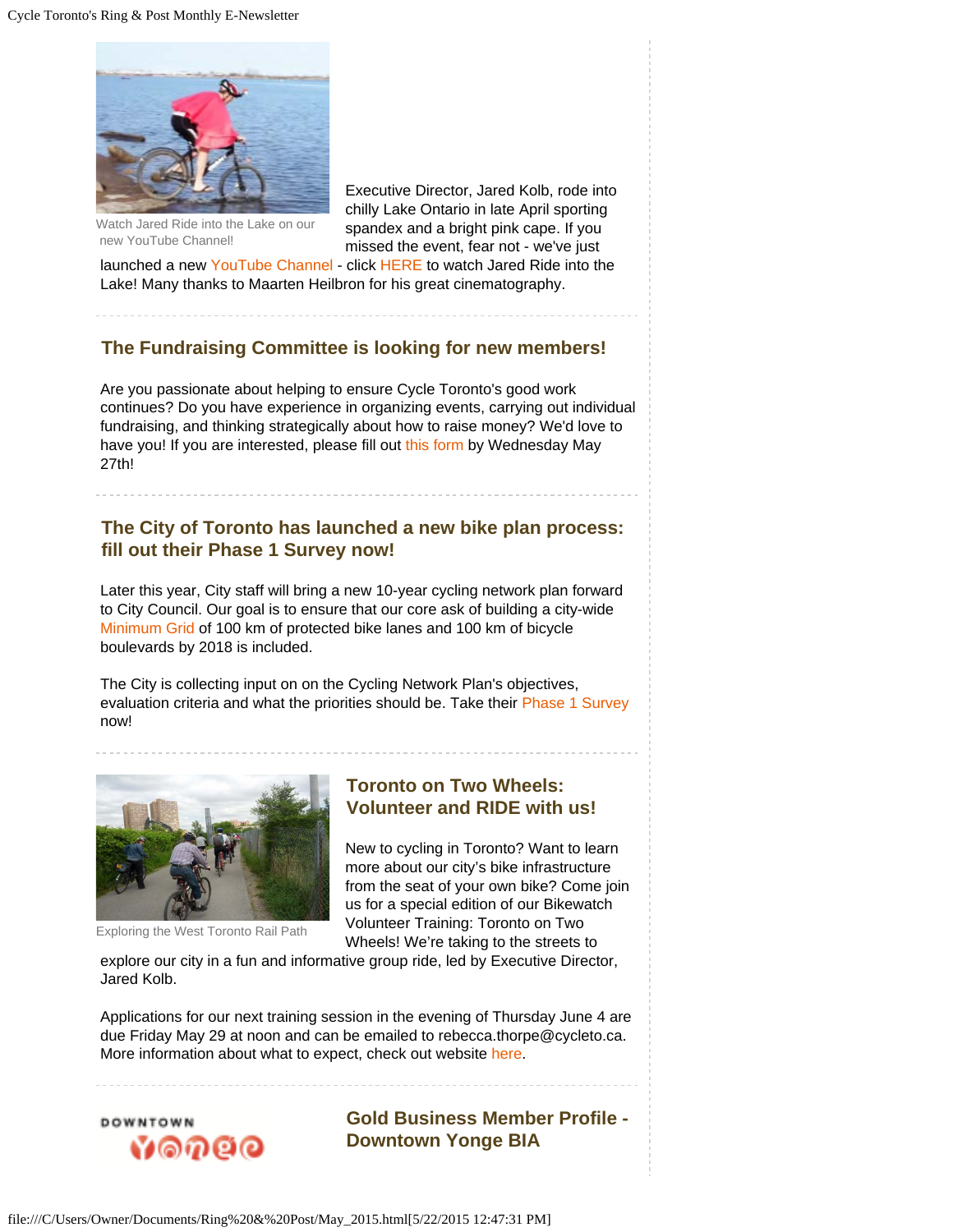Cycle Toronto's Ring & Post Monthly E-Newsletter

Gold Business Member: Downtown

Gold Business Member: Downtown<br>Yonge BIA The Downtown Yonge BIA is a non-profit organization that works on behalf of over

 2,000 local businesses and property owners to create a more vibrant and safe downtown. We believe that creating spaces for people to walk and bike is a key element of a thriving neighbourhood. Through our active transportation programming, infrastructure investments, and advocacy, we hope to create a greener, more accessible, and more connected neighbourhood for everyone. Look out for our Bike Valets on Dundas St W (between Yonge & Bay) during the Toronto Pride Parade and North by Northeast. We'll also be hosting free biweekly bike clinics throughout the summer! Check out their [website](http://www.downtownyonge.com/planning/active_transportation.html) for more details.

#### <span id="page-3-0"></span>**Cycle Toronto Board elects new executive**

Following our March 24, 2015 Annual General, which saw the election of 5 new Board members, the Board has elected its Executive for 2015. Congratulations to the new Executive:

President - Meredith James; Vice-President - Jake Schabas; Chair - Rob Tarantino; Vice-Chair - Brandin O'Connor; Treasurer - Damion Ketchum; Vice-Treasurer - Jesse Moses; Secretary - Chantelle Campbell-Sholzberg; Assistant Secretary - Sylvia Slaughter. The Board is looking forward to another exciting year.

If you wish to contact the Board, please email as they can be reached at directors@cycleto.ca.

### <span id="page-3-1"></span>**You're Invited: Morning Glory Cycling Club Ride**

You are invited to the first ever group ride along Bayview, from Lawrence to River, ending at Riverdale Farm. Join us at 11:00am on Sunday, June 14 as we ride from Yonge along Lawrence, pass Glendon Campus, and ride south to the Don Valley. The ride is to celebrate the joy of cycling, to promote the visibility of cycling in this area of the city, and to highlight safety and accessibility concerns along the way. More information is available [here](http://bikemonth.ca/events/558?location=all-locations) and RSVP to the event on [Facebook](https://www.facebook.com/events/431738196999938/). *Morning Glory Cycling Club is a proud community partner of Cycle Toronto.* 

## <span id="page-3-2"></span>**Cycling in the news**

Check out these recent news stories on cycling:

- [Jared Kolb talks Bike Month on the LeDrew Show, Live at Noon \\*VIDEO\\*](http://www.cp24.com/talk-shows/live-at-noon) (CP24)
- [Cycle Toronto answers Star readers' biking questions](http://www.thestar.com/news/gta/transportation/2015/05/05/cycle-toronto-answers-star-readers-biking-questions.html) (Toronto Star)
- [Richmond bike lane dismantled with film office OK](http://www.thestar.com/news/gta/2015/04/29/closure-of-richmond-street-bike-lane-angers-cyclists.html) (Toronto Star)
- [Truck fitted with new guard could save cyclists' lives \(](http://www.cbc.ca/news/canada/toronto/trucks-fitted-with-new-guard-could-save-cyclists-lives-1.3057155)CBC News)
- [A Mayor's Movement: seven city leaders on the huge payoffs of boosting](http://www.peopleforbikes.org/blog/entry/a-mayors-movement-seven-city-leaders-on-the-huge-payoffs-of-boosting-bicycl)  [bicycling](http://www.peopleforbikes.org/blog/entry/a-mayors-movement-seven-city-leaders-on-the-huge-payoffs-of-boosting-bicycl) (People for Bikes)
- [Five ways to celebrate Bike Month in Toronto](http://metronews.ca/news/toronto/1372181/five-ways-to-celebrate-bike-month-in-toronto/) (Metro News)
- [The top 10 events for Toronto Bike Month 2015](http://www.blogto.com/city/2015/05/the_top_10_events_for_toronto_bike_month_2015/) (blogTO)
- [Cyclists are 40 per cent less stressed than other commuters](http://www.telegraph.co.uk/men/active/recreational-cycling/11603491/Cyclists-are-40-per-cent-less-stressed-than-other-commuters.html) (The Telegraph)
- [Let's finish the job on Shaw: understanding the benefits of bicycle](https://www.cycleto.ca/news/let%E2%80%99s-finish-job-shaw-understanding-benefits-bicycle-boulevards-toronto)  [boulevards for Toronto \(](https://www.cycleto.ca/news/let%E2%80%99s-finish-job-shaw-understanding-benefits-bicycle-boulevards-toronto)Cycle Toronto)